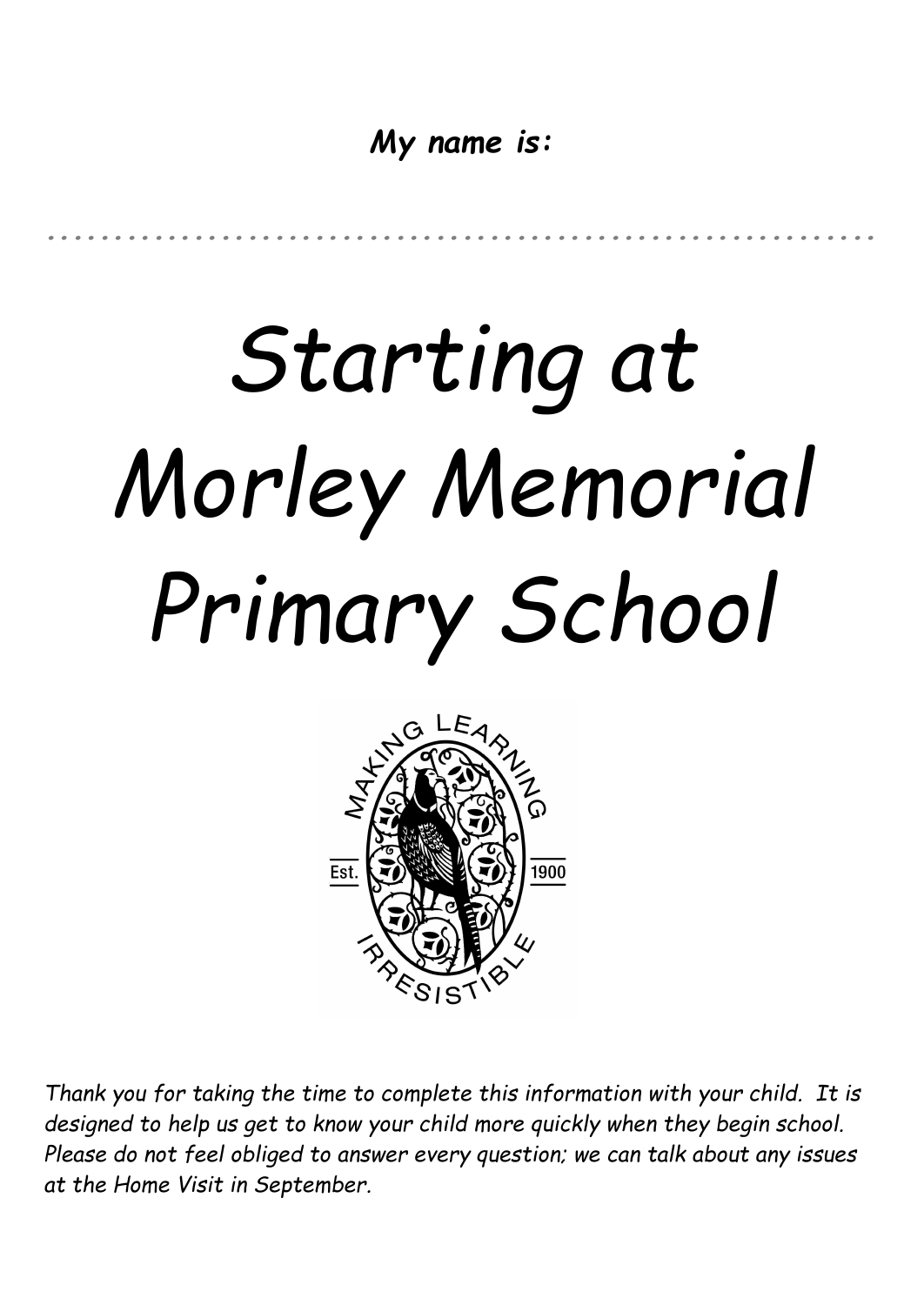*This is me and the people who are special to me.*

#### *My name is: .............................................*

*(write your own name)*

Please draw you with family and friends (or pets!).

*You may wish to write what your child says about their picture.*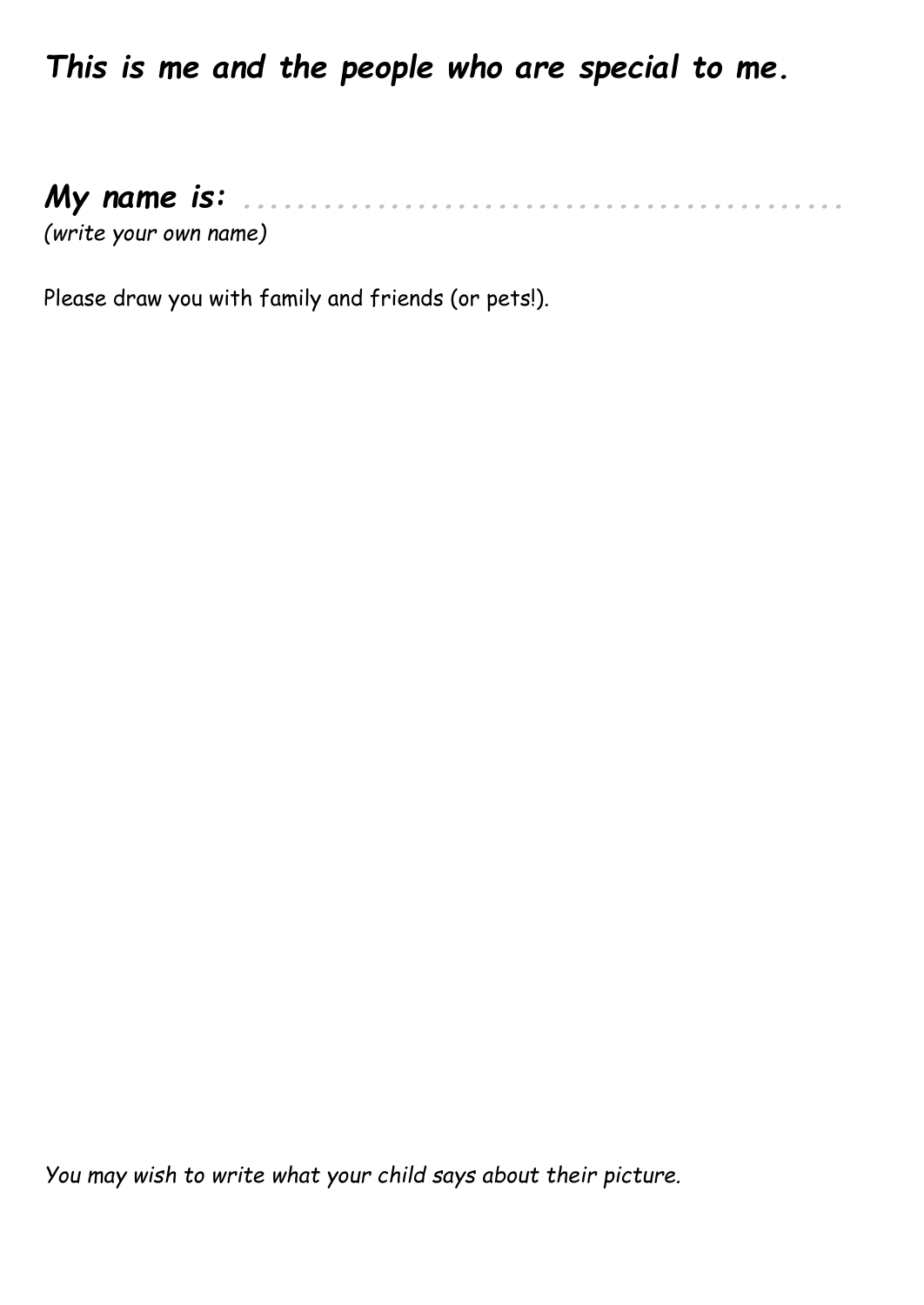## *Playing and Learning*

| Please tell us about:                                                                                                            |
|----------------------------------------------------------------------------------------------------------------------------------|
| The games you like to play:                                                                                                      |
|                                                                                                                                  |
| What kinds of things do you enjoy doing with your family?<br>(e.g. playing games, painting, walking)                             |
|                                                                                                                                  |
| Do you take part in any musical activities? (learning an instrument, singing group)                                              |
| Do you take part in any other creative activities? (dance, painting, sports)                                                     |
| Do you like to use any of these things: DVD/CD player;<br>computer or tablet; remote controls for TV/hi-fi; remote control toys? |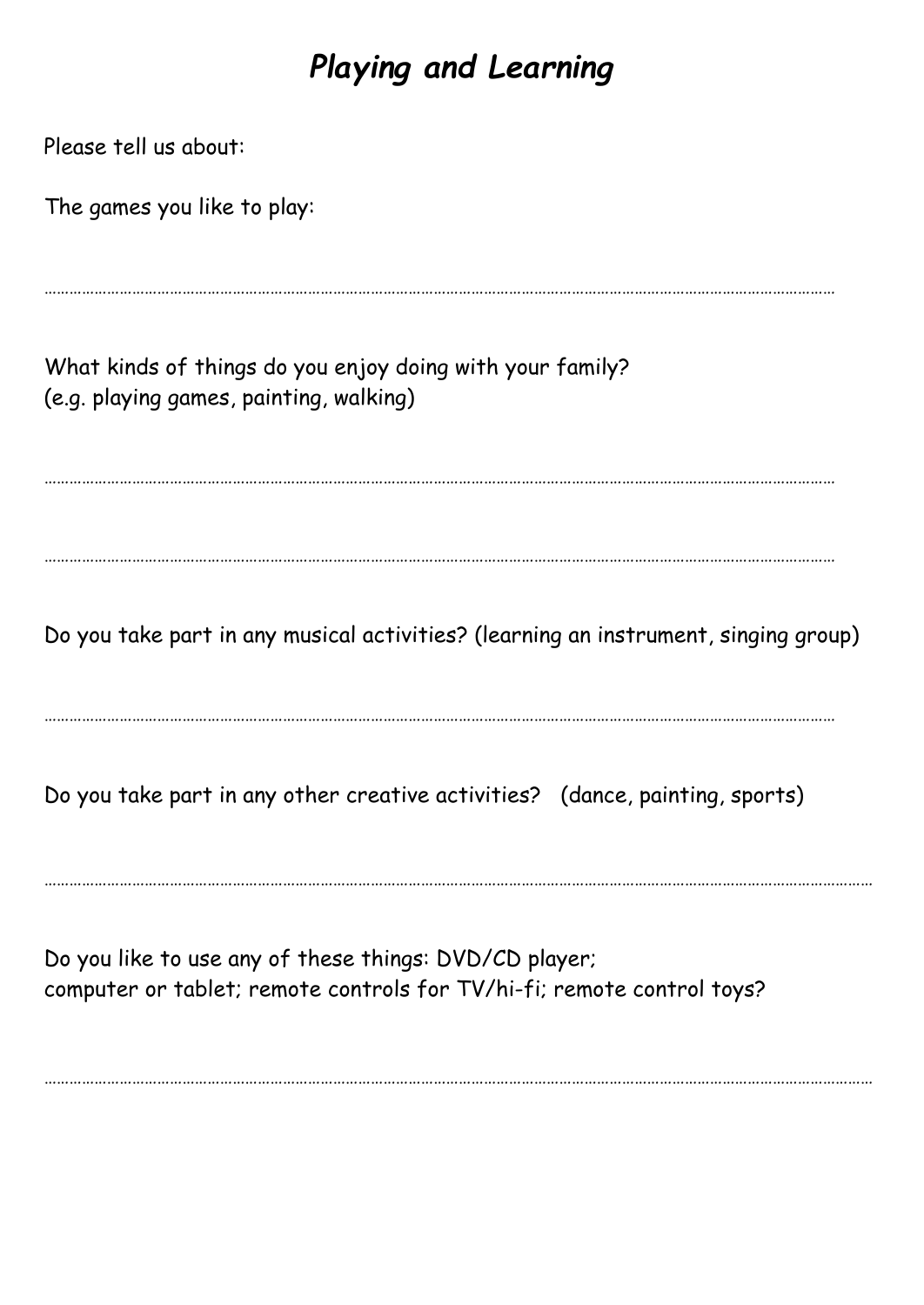## **Being Independent**

#### Dressing and undressing:

| Please tick the box if you can:          | take socks off $\bigsqcup$ put socks on |          |             |
|------------------------------------------|-----------------------------------------|----------|-------------|
|                                          | take shoes ff                           |          | put shol bn |
| Fasten shoes:                            | with Velcro                             |          |             |
|                                          | with buckl                              |          |             |
|                                          | with $ access $                         |          |             |
|                                          | $\mathsf{take\ cost}$                   | put cod  | n           |
| Fasten coat:                             | with buttons                            | with zip |             |
| I can get dressed or undressed by myself |                                         |          |             |
| In the Bathroom:                         |                                         |          |             |
| I can wash my hands by myself.           |                                         |          |             |
| I can blow my own nose.                  |                                         |          |             |
| I can ask to go to the toilet.           |                                         |          |             |
| I can use the toilet on my own.          |                                         |          |             |
| Any support needed?                      |                                         |          |             |
|                                          |                                         |          |             |
|                                          |                                         |          |             |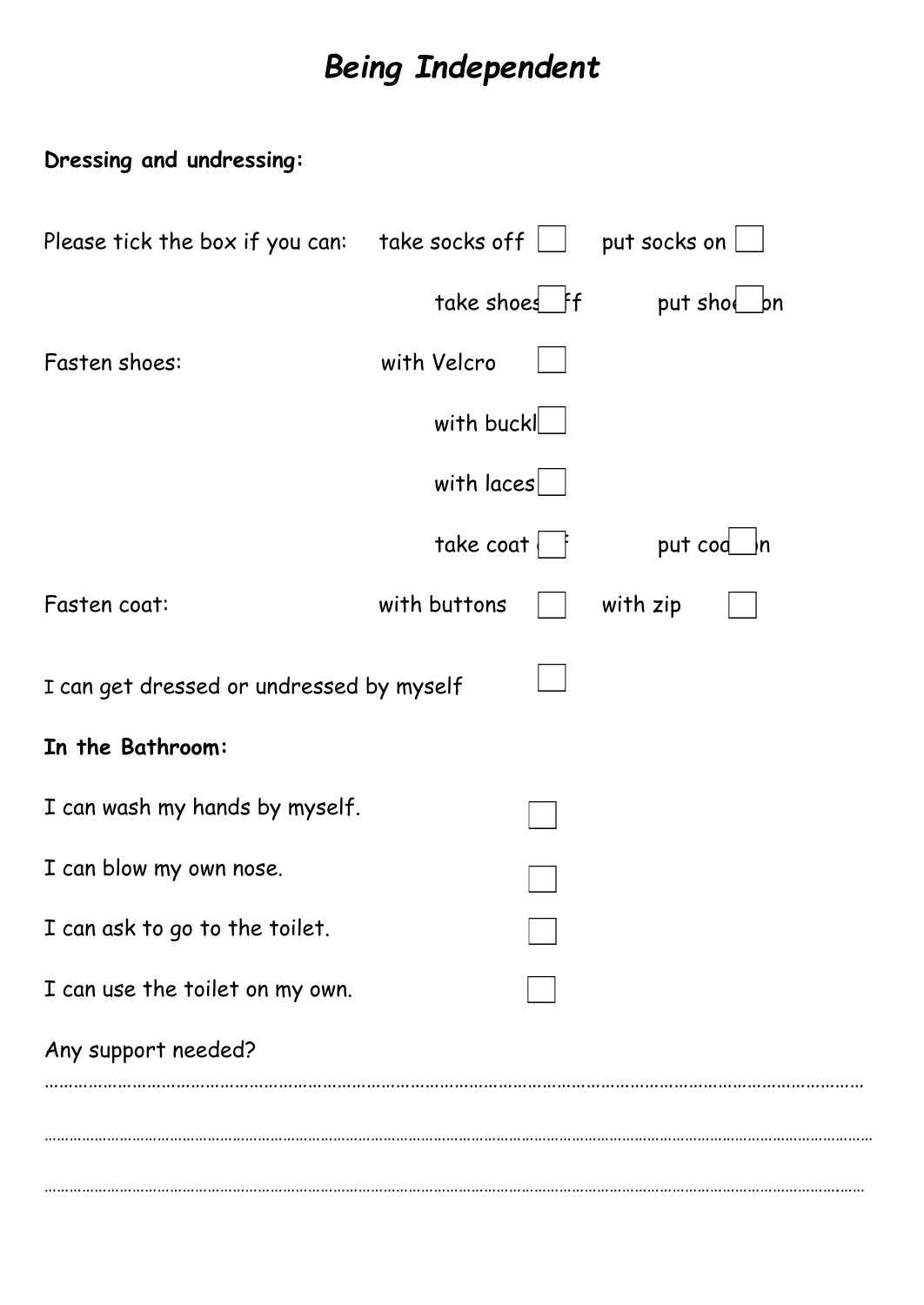## *Talking, Listening, Understanding*

| Languages spoken at home are (and by which parent):       |
|-----------------------------------------------------------|
| Other languages understood:                               |
| Can your family easily understand you when you speak?     |
| Can other people easily understand when you speak?        |
| Do you ask a lot of questions?                            |
| Can you carry out requests or follow simple instructions? |
| Are you talkative or quite quiet?                         |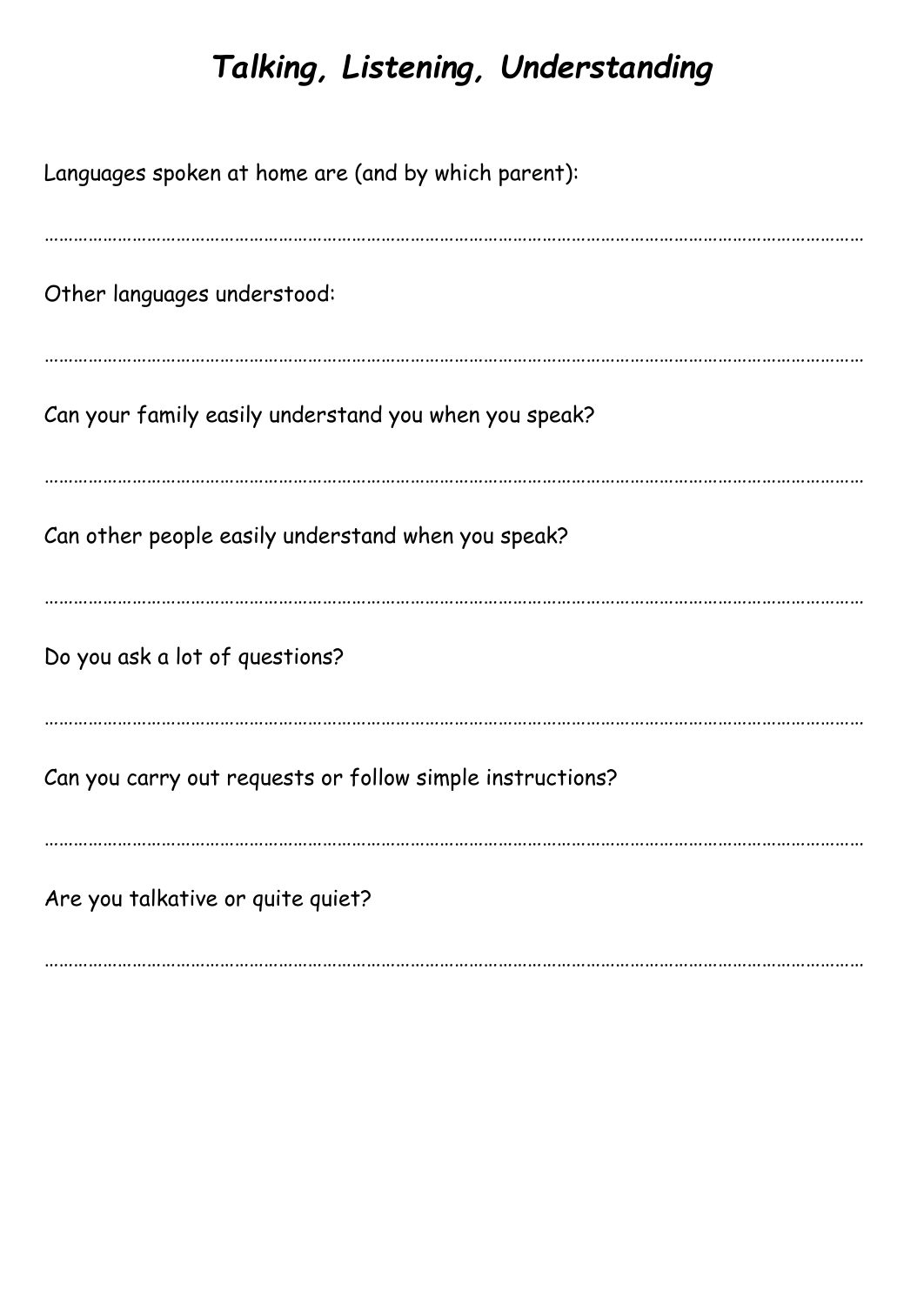## *Enjoying Stories*

| At the moment my favourite book is:                  |
|------------------------------------------------------|
| But I also like:                                     |
| Who reads stories to you in your family?             |
| Do you listen to stories on CD?                      |
| Do you go to the library to borrow or look at books? |
| Do you like acting out stories you know?             |
| Do you enjoy songs and rhymes?                       |

………………………………………………………………………………………………………………………………………………………………………………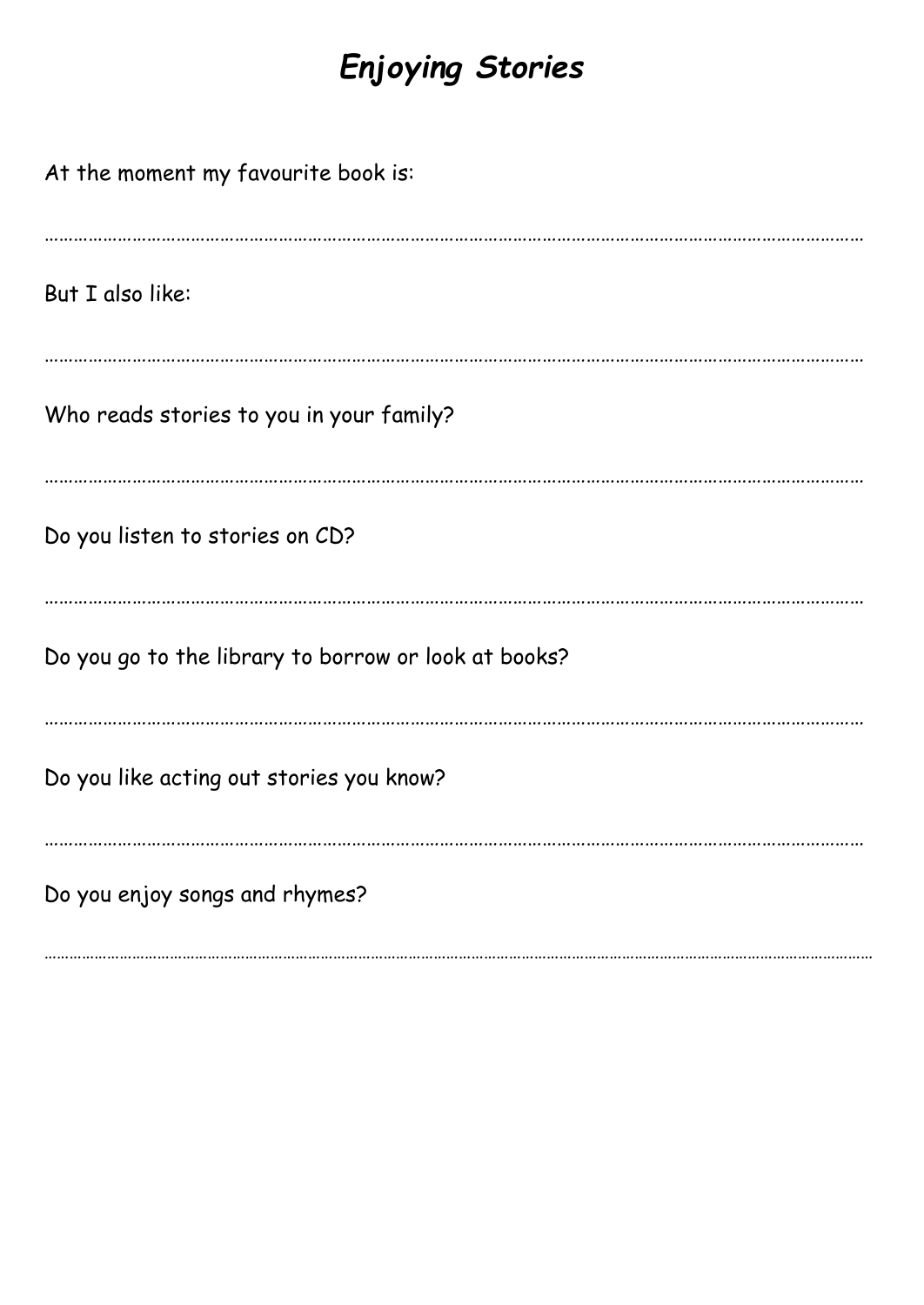*Here is a picture about my favourite story or rhyme:*

You may wish to write what your child says about their picture.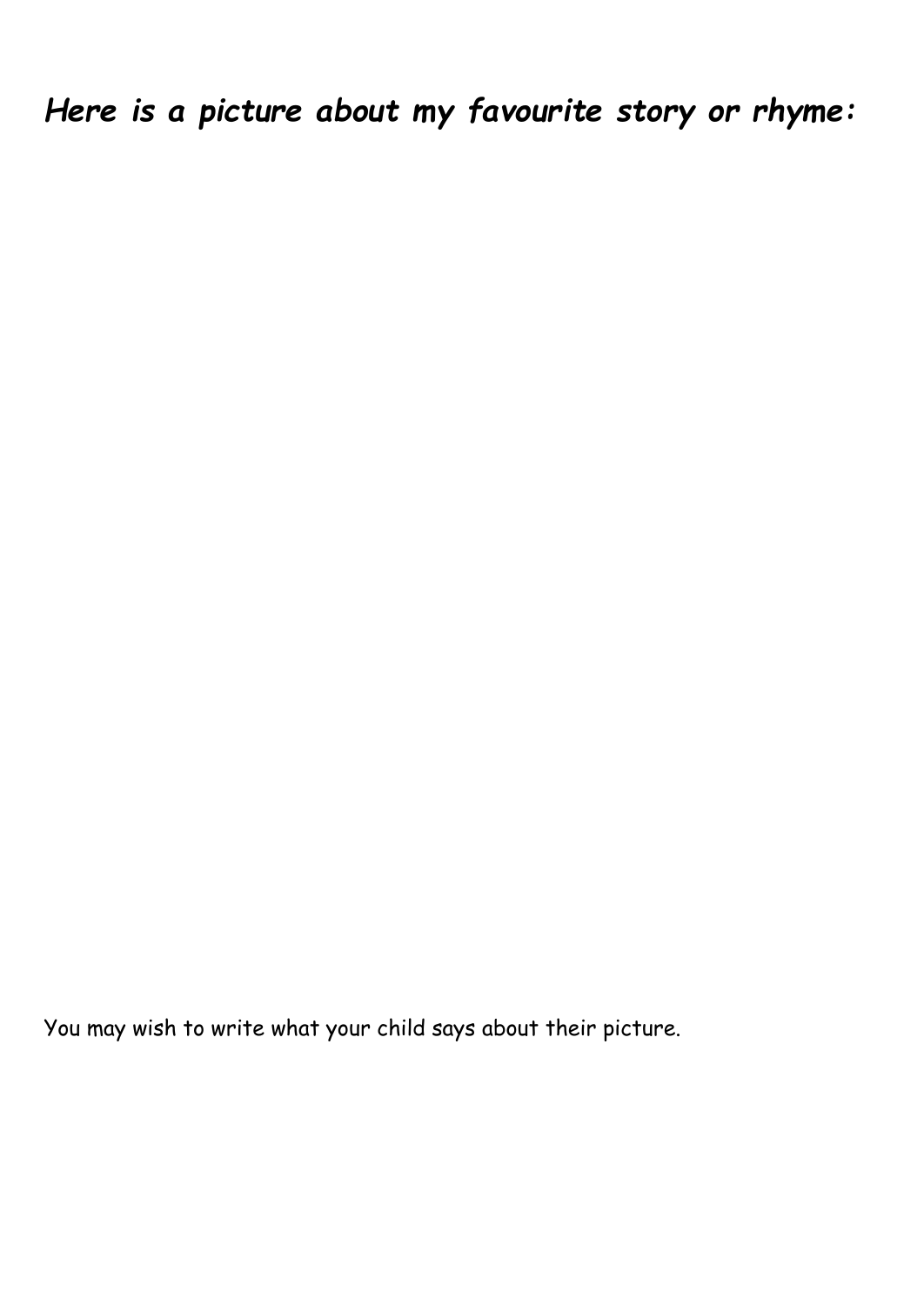### Moods, Feelings and Behaviour

Do you have a favourite toy or comforter? What happens when you get angry or frustrated? Is there anything that worries or frightens you? Do you find it easy to make new friends? Is there anything else you would like to share?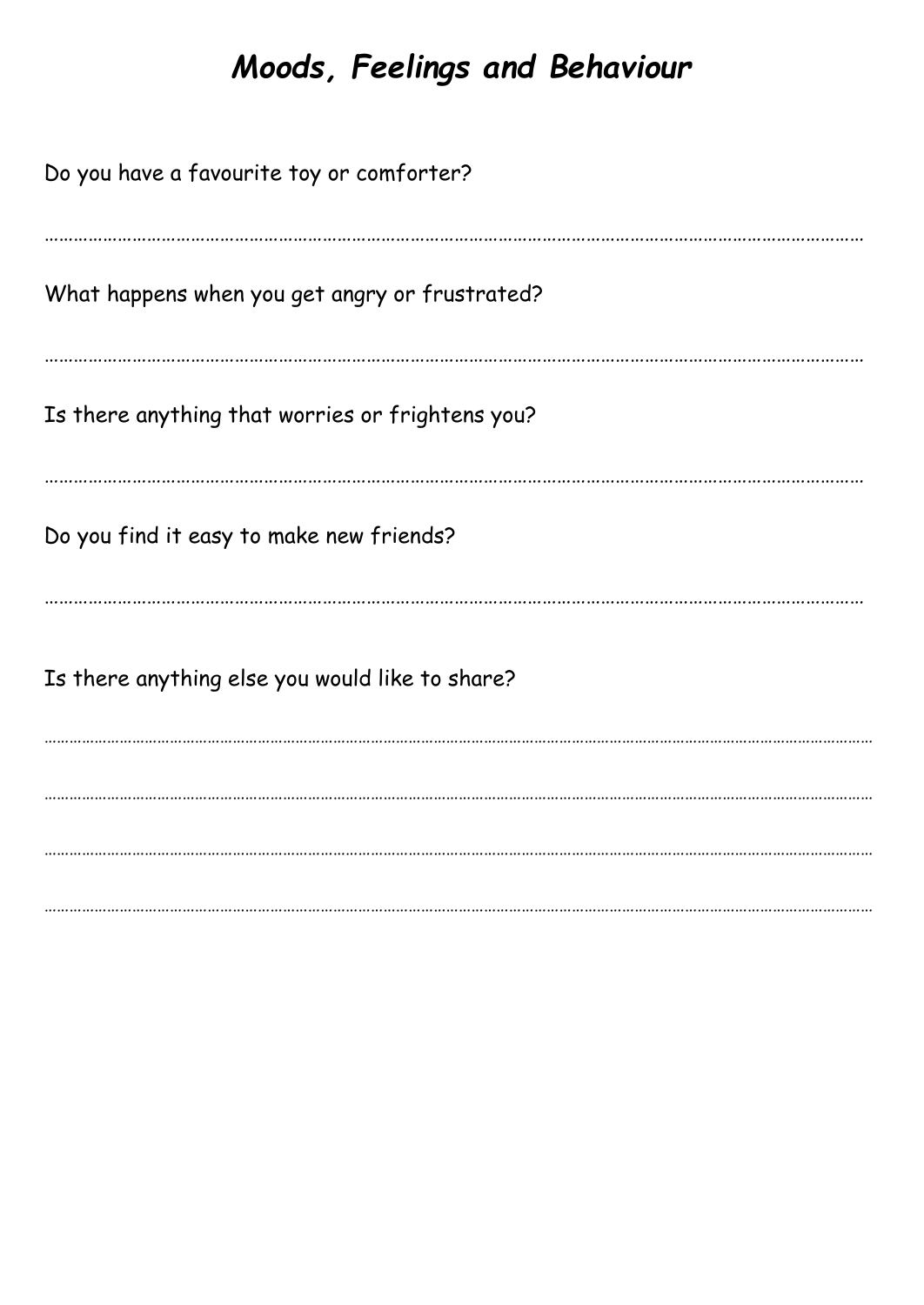## *Being Active and Healthy*

| Do you enjoy playing outside?                                                                                                      |
|------------------------------------------------------------------------------------------------------------------------------------|
| What kinds of things do you like to do when you play outside?                                                                      |
| Do you take part in any clubs or organised activities? (e.g. swimming)                                                             |
| When is your usual bed time?                                                                                                       |
| Do you usually sleep well?                                                                                                         |
| Is there any health problem that we don't already know about?<br>e.g. allergies, bed-wetting, serious illness, hospitalisation etc |
| Any involvement with other agencies?<br>(e.g speech therapist, osteopath, social care etc)                                         |